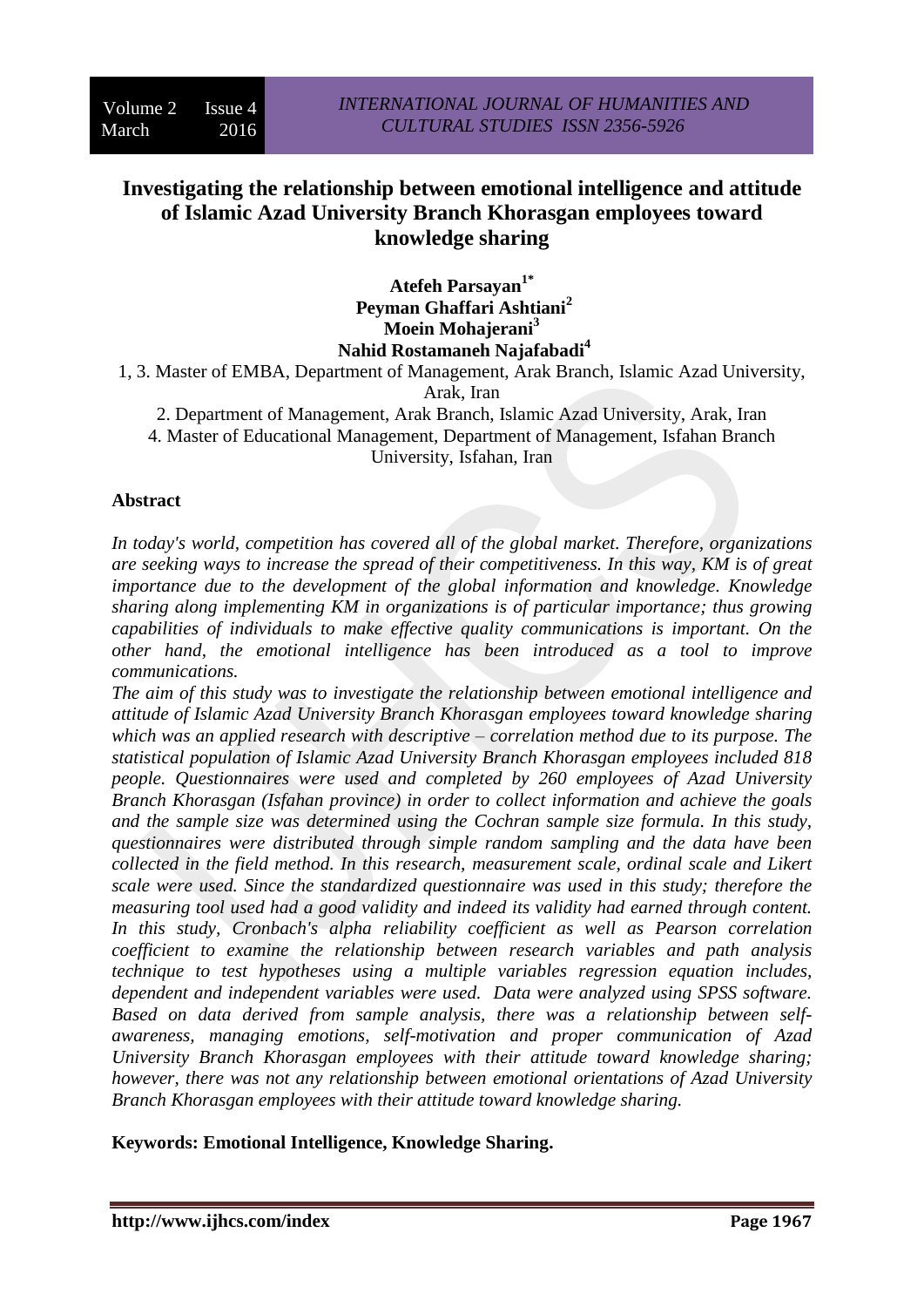# **Introduction**

Nowadays, information and knowledge has become a decisive factor in success and strength of organizations. In this regard, many organizations have focused their efforts on this issue that how they can manage this knowledge in the organization. KM is a systematic issue and needs comprehensive attention to different organizational factors. In recent years, organizational culture among organizational factors has attracted the attention of researchers more than other factors. In fact, scholars of management in the implementation of KM processes have considered the relationship of cultural factors with the implementation of KM processes. In this way, they introduced the knowledge sharing culture as an appropriate culture for this purpose.

The importance of organizational communications is become obvious due to the emphasis that knowledge sharing culture has on exchange and transfer of employee's knowledge to each other. Recently, emotional intelligence has been introduced and discussed to create and maintain appropriate organizational and individual relationship.

However, due to individual emotional intelligence index and in terms of its effect on the process of KM, the employee's attitude is considered as an individual factor and a representative of the process of KM which has a positive effect. In this study, this relationship is considered and the relationship of emotional intelligence with creating and maintaining knowledge sharing culture along implementation of KM processes are examined.

## **Statement of problem**

If knowledge is created among people, so organizations have the responsibility to empower employees to share knowledge in a way that they can establish their business objective and promote their social interaction. With regard to establish knowledge sharing culture in organizations, establishing proper communications between employees, managers and even between different organizations are the concerns of implementing KM in organizations. In this regard, training employees in the use of communication devices and communicate effectively with other people and organizations is very important.

Among these, emotional intelligence is very important and its existence in individuals is closely related to the way of their interactions and communications. Due to this relationship and the importance of communication in the culture of knowledge sharing and KM processes, it seems that reinforce this characteristic in individuals can be studied as a strategy to facilitate the implementation of KM and the establishment of knowledge sharing culture in organizations; therefore in this study, the relationship between emotional intelligence with attitude of Islamic Azad University Branch Khorasgan employees toward knowledge sharing is examined.

## **Research objectives:**

# **The main objective:**

Determine the level of relationship between emotional intelligence of Islamic Azad University Branch Khorasgan employees with their attitude toward knowledge sharing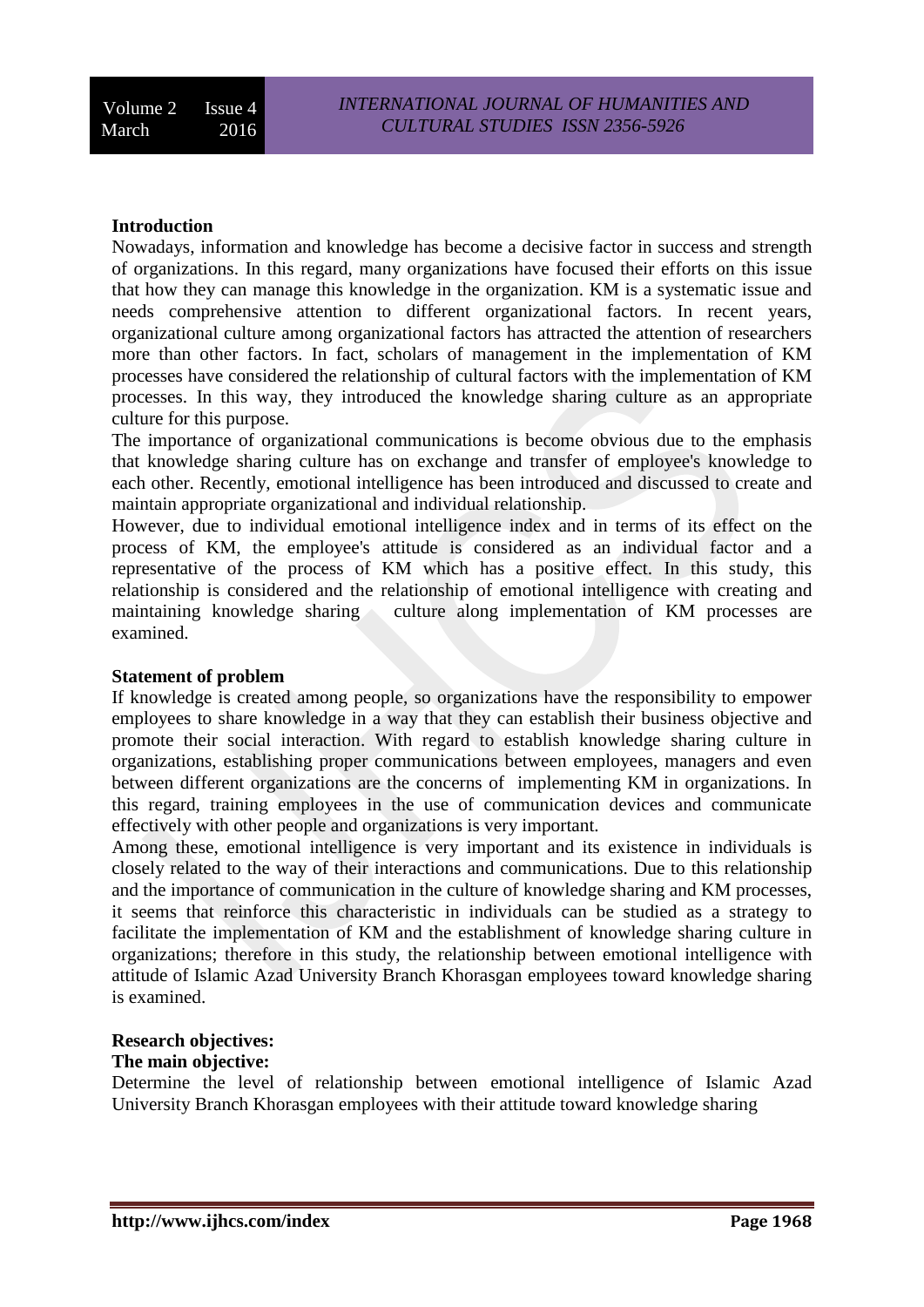## **Secondary objectives:**

1. Determine the level of relationship between self-awareness of Islamic Azad University Branch Khorasgan employees with their attitude toward knowledge sharing

2. Determine the level of relationship between managing emotions of Islamic Azad University Branch Khorasgan employees with their attitude toward knowledge sharing

3. Determine the level of relationship between self-motivation of Islamic Azad University Branch Khorasgan employees with their attitude toward knowledge sharing

4. Determine the level of relationship between proper communications of Islamic Azad University Branch Khorasgan employees with their attitude toward knowledge sharing

5. Determine the level of relationship between emotional orientations of Islamic Azad University Branch Khorasgan employees with their attitude toward knowledge sharing

## **Application of Research**

This research could show the importance of the application of emotional intelligence in organizations to improve the attitude of employees toward knowledge sharing and thus their acceptance of KM. According to the results of this study, programs could be designed to improve emotional intelligence of organization employees and therefore facilitate KM processes and knowledge sharing culture in organizations through this way.

#### **Significance of the study**

Numerous problems have arisen in order to implement KM processes in organizations. In fact, the KM processes are more faced with organizational individuals than deal with technology. Therefore, prepare people to accept KM processes in the organization is very important. Among issues in the implementation of KM in organizations is the issue of Knowledge sharing within and between different organizations. Since individuals are regarded as sources of valuable knowledge that the process of sharing knowledge in an organization is largely dependent on them, therefore, growing capabilities of people to communicate effectively and sharing knowledge in the organization is very important. The type of individual's attitude toward knowledge sharing also can be seen as facilitator or an obstacle to knowledge sharing and therefore, a channel to reinforce emotional intelligence can be used in order to implement knowledge sharing culture within the organization. However, due to individual emotional intelligence index and in terms of its effect on the process of KM, the employee's attitude is considered as an individual factor and a representative of the process of KM which has a positive effect. Thus, this relationship is considered in this study and the effect of using and reinforcing emotional intelligence in creating and maintaining knowledge sharing culture along implementation of KM processes are examined.

# **Theoretical framework and conceptual model**

The present study is based on Weisinger research work (2000) and tries to investigate the effects of emotional intelligence on attitude of Islamic Azad University Branch Khorasgan employees toward knowledge sharing.

Weisinger is considered different blocks for emotional intelligence and is placed these blocks in four sections which each of them represents strengths and together develop emotional intelligence.

Also, each of these blocks is composed of different capabilities. These blocks include "the ability to understand, evaluate and express feelings", "ability to achieve with creating feelings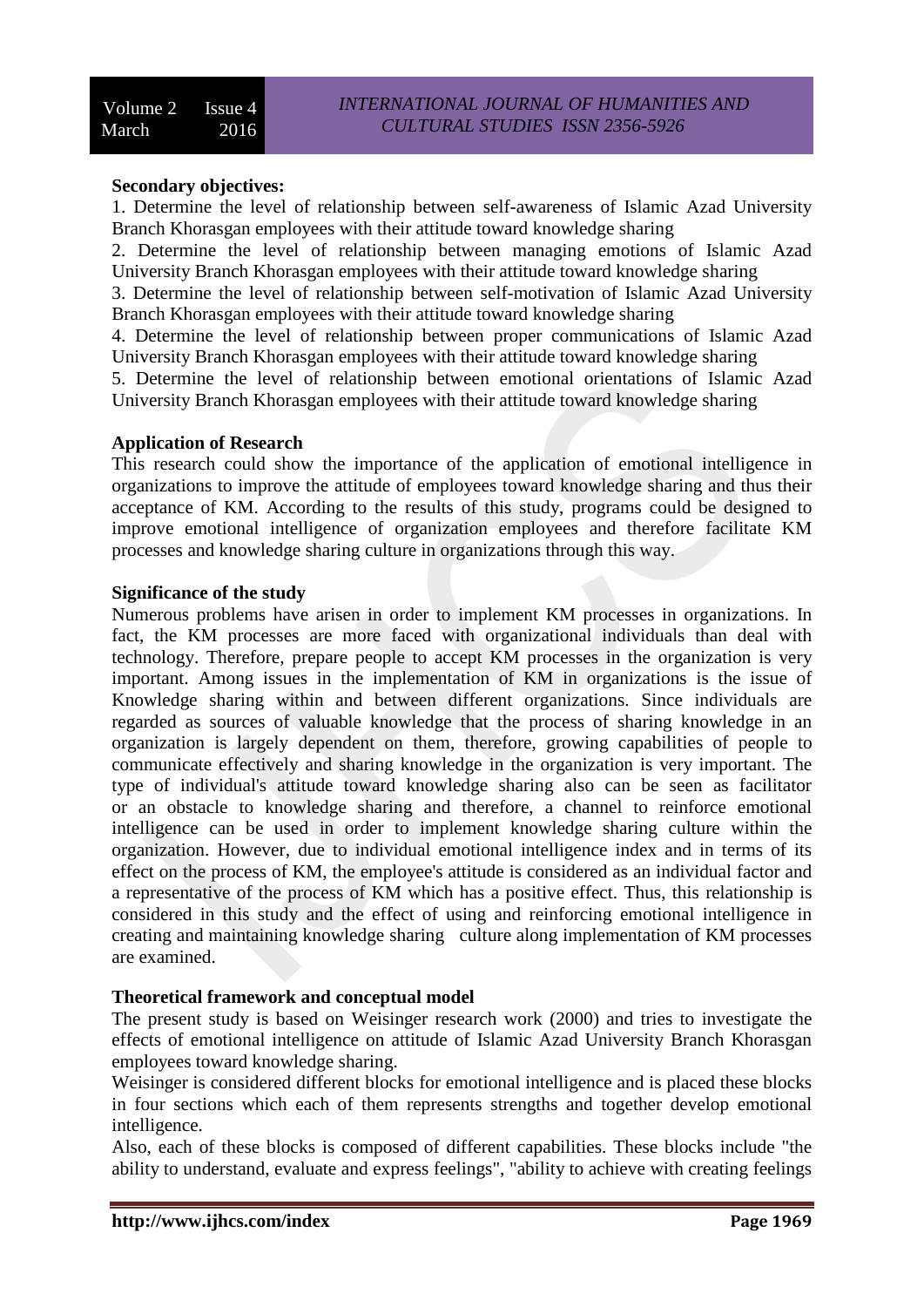in a way that facilitate understanding of people from their own or other people ", "emotions recognition ability and the knowledge that arise from these emotions "and" ability to regulate emotions to promote emotional and intellectual growth".

Weisinger points out that, emotional intelligence can be fostered, developed, and increased and this is not the feature that individuals have or have not. He suggests that people reinforce their emotional intelligence with training and practicing skills and capabilities that increase emotional intelligence. He considered five factors to measure emotional intelligence which are as follows: "self-awareness", "managing emotions","self-motivation", "proper communication", and "emotional orientation" (Weisinger, 2000). Therefore, the analytical model in the present study due to Figure 1 is as follows:

Figure 1. Research conceptual model



#### **Literature review Intelligence**

There is no single definition of intelligence and different professional have defined it differently. However, there are elements of the intelligence which are agreed upon three categories: "The ability to deal with abstract affairs: This means that intelligent people are dealing with abstract affairs including ideas, symbols, relationships and principles other than objective affairs including mechanical tools, sensory activities "," learning ability: specially learning abstractions, including available abstractions in words and other symbols as well as the ability to use them "and" the ability to solve the problems: the ability to deal with new situations and not only giving the learned answers to the familiar situations ".

After introducing elements of intelligence, Gage, Berliner (1992) quoted a definition from Steel who stated: intelligence refers to adaptive behavior which often have elements of problem solving and led by processed and cognitive operations. Then quoted from Anastasi and stated that the definitions such as this definition makes clear that intelligence is not an intrinsic quality of the organism, but a feature of behavior (Gage, Berliner 6-1992, 25).

Several theories have been proposed about the intelligence that each one can be designed and examined in its position. Among these, functional theories such as (Spearman, Srandik, Guildford, Toston, Vartun and Cattell, cognitive theories like Piaget, Carol and Hunt), biological theories (such as Hab and Luria, Vilerman) and other general theories such as multiple intelligences (Gardner), successful intelligence (Sternberg) and emotional intelligence (Mayer and Salovey, Goleman) can be noted.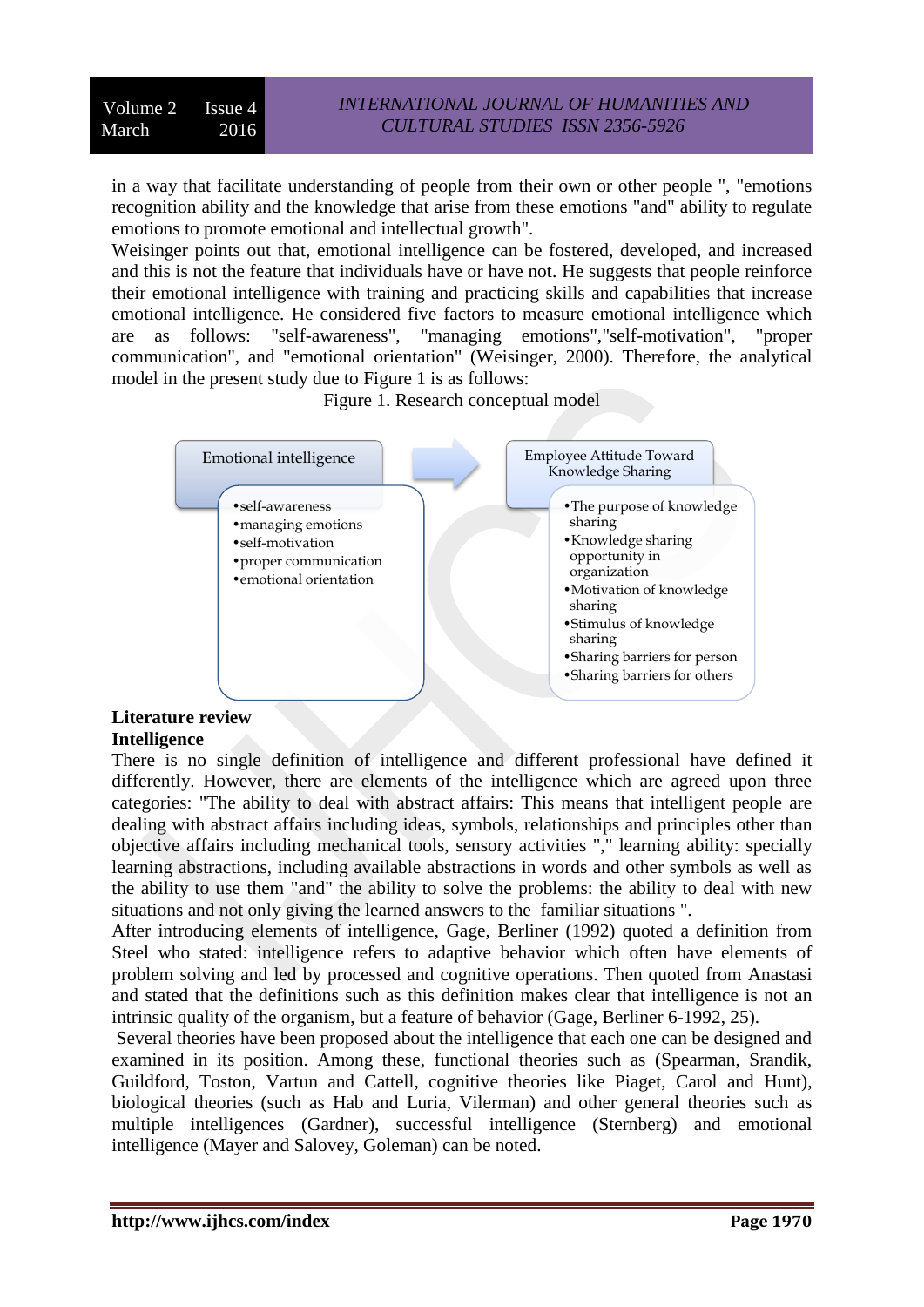# **Emotional intelligence**

Mayer and Salovey (1997) known emotional intelligence as the ability to understand, accurate tool for assessment of your emotions and others and the ability to access and generate emotions to facilitate thinking and setting and operation of emotions in problemsolving. Emotional intelligence involved the capacity to receive excitements, combine feelings related to emotions, understanding the information of these emotions and their management (Mayer, J. D Caruso, D. R. and Salovey 27-1999, 98)

**Operational definition of emotional intelligence:** in this research, emotional intelligence is the scores that people receive by filling out the Weisinger designed questionnaire.

## **Theories regarding emotional intelligence**

The most important theories regarding emotional intelligence included four theories as follow: Salovey and Mayer theory (1991) included a review of four key aspects "emotional perception", "emotional integration", " emotional cognition ( understanding) " and "emotional management", Goleman View (1998) was including four areas of "self-awareness ", "selfmanagement", "social awareness" and "relationship management", social and emotional intelligence of Bar-Oon included five areas of "interpersonal field", "the adaptation field (compatibility)", "stress management field " and "behavior field" and Weisinger view (2000) that was used in the present study. He is considered five components to assess the emotional intelligence namely,

Self-awareness, managing emotions, self-motivation, proper communications and emotional orientation that we give a brief look at each of them as follow:

# **1) Self-awareness**

Self-awareness enables people to monitor themselves and see their work in practice. (Weisinger, 2000)

**Operational definition of Self-awareness:** The ability of people to control themselves, see themselves when they are operating, impact on their activities in a way that be done to their benefits.

## **2) Managing emotions:**

Emotions offers people a lot of reasons about the cause of their works. Emotions should be understood and used to change the position on behalf of the person. (Weisinger, 2000)

**Operational definition of managing emotions:** managing emotions means their understanding and using them to deal effectively with different situation.

## **3) Self-motivations**

Weisinger introduced four sources of "person," "Friends, family and co-workers (who are called Team A)", "trusted friends, and emotional (advisor)" and "environment" as a source of motivation. (Weisinger, 2000)

**Operational definition of self- motivation:** The extent to which individuals can take responsibility, get stuck with it completely and finish it.

# **4) Proper communications:**

In this type of communication, people aware of your emotions and feelings and be sensitive to the emotions of others and consider them. Therefore, people need a set of specific skills in order to enhance effective communication. These skills based on Weisinger view including self –disclosure, courage, effective dialogue, criticism and team communications (Weisinger, 2000)

In general, the purpose of communication is human interaction through dialogue and the use of body language when creating communication (Smith and Rupp, 253, 2002).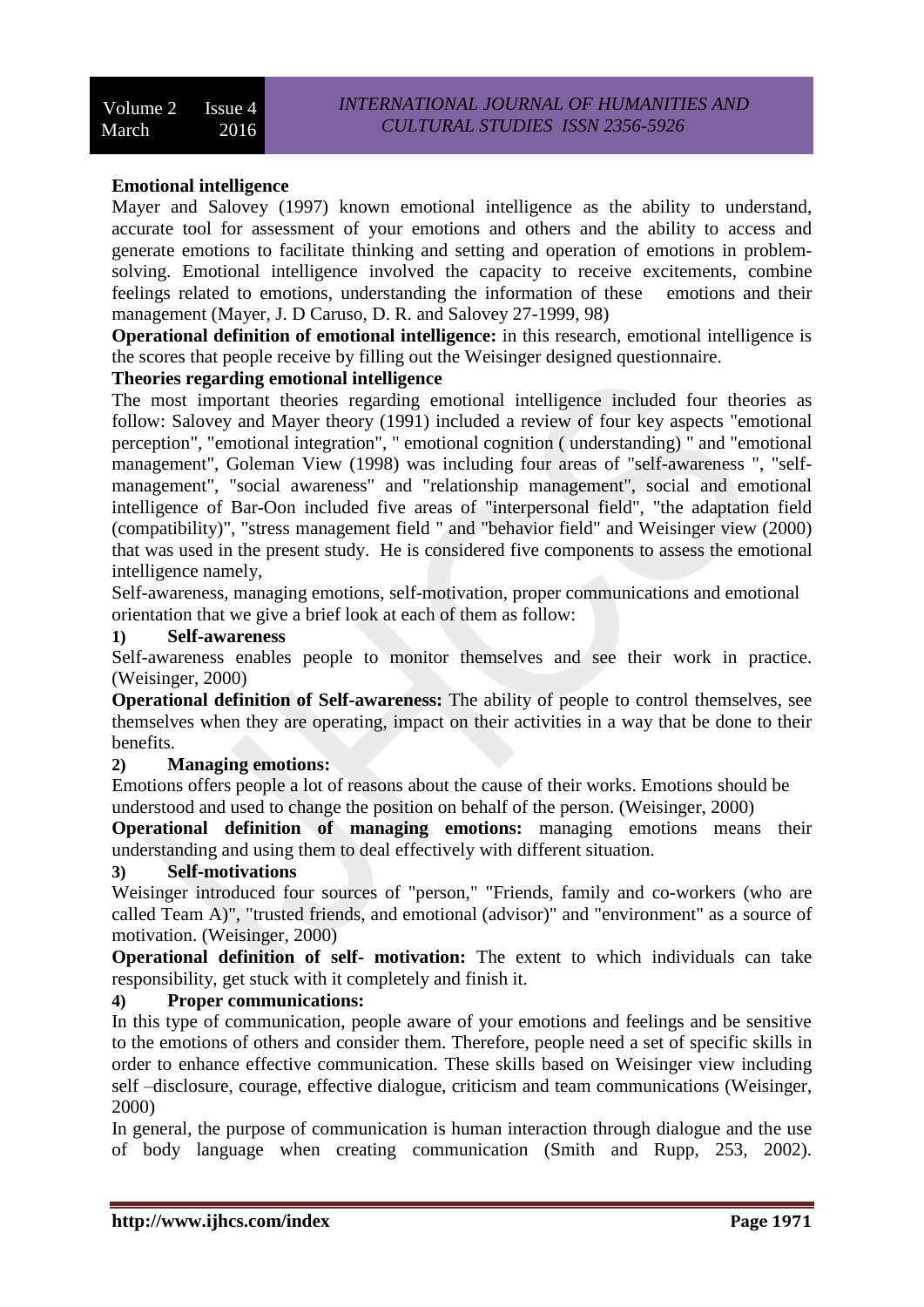Communications are human behaviors that facilitate the sharing of ideas and are created in a particular social content (Lievrouw and Finn, 49, 1990).

**Operational definition of proper communications:** it is considered a type of communication in which people can communicate well with others, to understand their feelings properly and transfer their feelings to them properly and control their own and others emotions.

**Emotional orientation:** the purpose of emotional orientation is a useful communications with others. This means that the people involved in communications are fully synchronized and communicate completely. People with high power of emotional orientation could share their feelings and ideas properly and have the ability to hear well. (Weisinger, 2000)

**Operational definition of emotional orientation:** Something that enables people to communicate with others is their ability to orientate their Emotions. The ability to analyze relationships and make communications in a way that information exchanged well are two skills that lead to emotional orientation.

**Knowledge:** Knowledge composition of experiences, values, contextual information and specialized insight that provide a framework to assess and integrate experiences and new information. (Davenport, T. H., and Prusak, 4, 1998)

**Explicit knowledge:** Nonaka defined explicit knowledge as a formal and systematic knowledge (Nonaka, 98, 1991). sena and shani were categorized it as Formal, unambiguous, systematic, classifiable and scientific( sena and shani,6-8, 1999). In some cases, explicit knowledge is considered as codified tacit knowledge. This attitude towards knowledge is based on found two-component attitude in Dyskartz ideas.

**Tacit knowledge:** The knowledge that is hard to be documented. Polanyi (1974) is defined tacit knowledge as that part of knowledge that people are not able to express it. Polanyi like Van Glaser, Feld and Gadamer has the existential attitude in relation to knowledge and believes that existential knowledge is personal and cannot take foreign entity (Polanyi, 1974, 95).

**KM:** It is a conscious strategy which provides correct knowledge to people at the right time and help individuals to share it and convert information to act in a way that leads to improved organizational performance. KM is a broad process that take into consideration identify, organize, transfer and correct use of information and internal experiences of organization (O Dell, Greyson and Jackson, 1998, 4).

**Sharing of Knowledge:** A series of actions related to knowledge exchange which are include individual, knowledge content, organizational content, appropriate tool and social environment (Yang and Chen, 2007, 98).

While awareness of the benefits of knowledge sharing is increasing, there is still limited access to knowledge. Because, more necessary knowledge is in the minds of people (tacit knowledge) or in the documents and reports (explicit knowledge resources), and cannot be easily transferred to other people. This is one of the reasons that most organizations have realized the importance of tacit knowledge in employees. In fact, sharing of tacit knowledge among employees with different backgrounds, perspectives and motivation is considered an important step in creating knowledge in organizations (Nonaka and Takeuchi, 1995, 185).

**Attitude:** attitude is evaluation or estimation that occurs favorable or unfavorable about the object, person or event. Attitude is a reflection of person emotional style towards one thing or topic (Rezaeian, 2000, 202).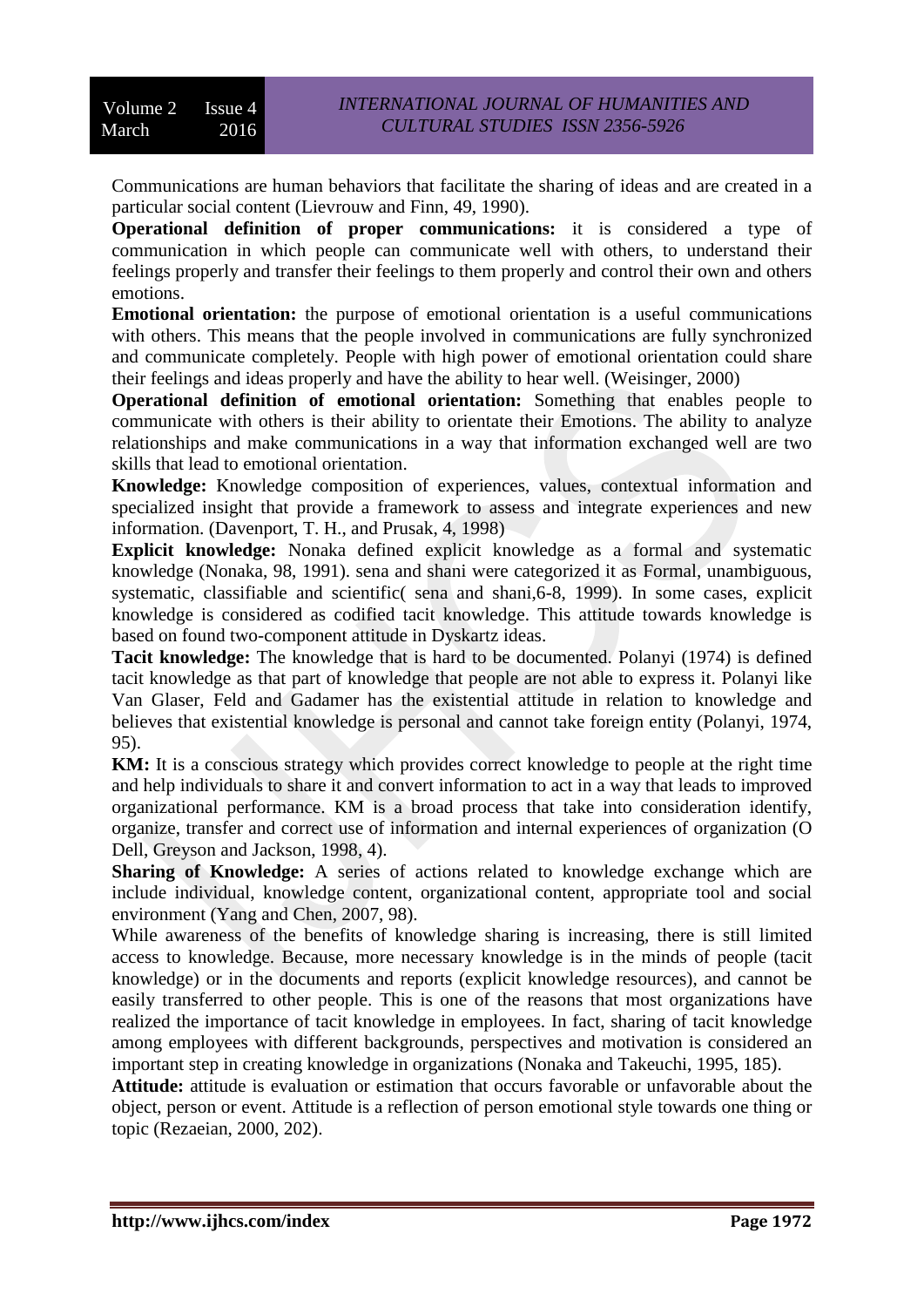# **Barriers to knowledge sharing**

According to studies at the individual level of employees, knowledge sharing barriers are often related to factors such as lack of communication skills and social networks, differences in national cultures, too much emphasis on organizational status and position, and the lack of time and confidence. At the organizational level, barriers are most related to economic profitability, lack of infrastructure and resources, the existence of formal and informal meeting spaces and physical environment. At the level of technology, it refers to factors such as unwillingness to use the applications, too much and unreasonable expectations of information technology systems, and difficulties which are existing in construction, operation and modification of technology-driven systems. Also, there are various reasons related to the fact that people do not share their knowledge and some of these factors are called multidimensional.

| <b>Researches</b>                                                                                                                                           | <b>Research results</b>                                                                                                                                                                                                                                                                                                                                                                                                                                                                                                                                                                                                                                                      |
|-------------------------------------------------------------------------------------------------------------------------------------------------------------|------------------------------------------------------------------------------------------------------------------------------------------------------------------------------------------------------------------------------------------------------------------------------------------------------------------------------------------------------------------------------------------------------------------------------------------------------------------------------------------------------------------------------------------------------------------------------------------------------------------------------------------------------------------------------|
| Salra p. Jhutty (2007) in a<br>study entitled "Emotional<br>Intelligence<br>and<br>cross-<br>cultural investigations."                                      | He had investigated the relationship between ability-based<br>model of emotional intelligence with external cross-cultural<br>adjustment. In this study, 104 cases of emotional<br>intelligence experts were selected as the sample.for<br>collecting data, the researcher used SAS tool, a designed<br>criteria by Ward and Kennedy (1999), ZSDS tool by Zang<br>(1965) and emotional intelligence test by Salovey and<br>Caruso (2000). Research findings suggest that cultural<br>distance and general knowledge about a country impact on<br>socio- cultural adjustment and also emotional intelligence<br>had direct and positive effect on cultural-social adjustment. |
| Cheannaraanenl<br>Anna<br>(2006) in a study entitled "<br>Determine the behaviors of<br>knowledge sharing "                                                 | He examined the factors that affect the sharing<br>of<br>and introduced employee's<br>knowledge<br>attitude<br><b>as</b><br>influencing factor on this process and considered it due to<br>four factors: the pleasure of helping others, organizational<br>motivation, reward and increase confidence. Finally, the<br>researchers concluded that the attitude of employees has a<br>direct impact on the process of knowledge sharing. They<br>were used a questionnaire in their study that Buck and<br>others (2005) and Sweeris and others (2005) had developed<br>and used it.                                                                                          |
| Chrimine Mulholien (2006)<br>in a study entitled " the<br>relationship<br>between<br>Multiple Intelligences and<br>attitude toward independent<br>learning" | He used two standard questionnaire called ATTILS and<br>MIDAS and concluded that people who are using multiple<br>intelligence have a better attitude toward independent<br>learning and this help to their authority and independence<br>more.                                                                                                                                                                                                                                                                                                                                                                                                                              |
| loreta E.Haddy (2005) in a<br>entitled<br>study<br>the<br>relationship of emotional<br>intelligence<br>and<br>organizational culture with                   | In his study, he used Organizational Culture Inventory<br>(OCI) and Mayer, Salvey and Caruso Emotional intelligence<br>Tea (MSCEIT) tools. His statistical population involved<br>people in the project of West Virginia s smallpox<br>vaccination in the year 2003. He had chosen 91 leaders from                                                                                                                                                                                                                                                                                                                                                                           |

Table 1. Related internal and external studies and researches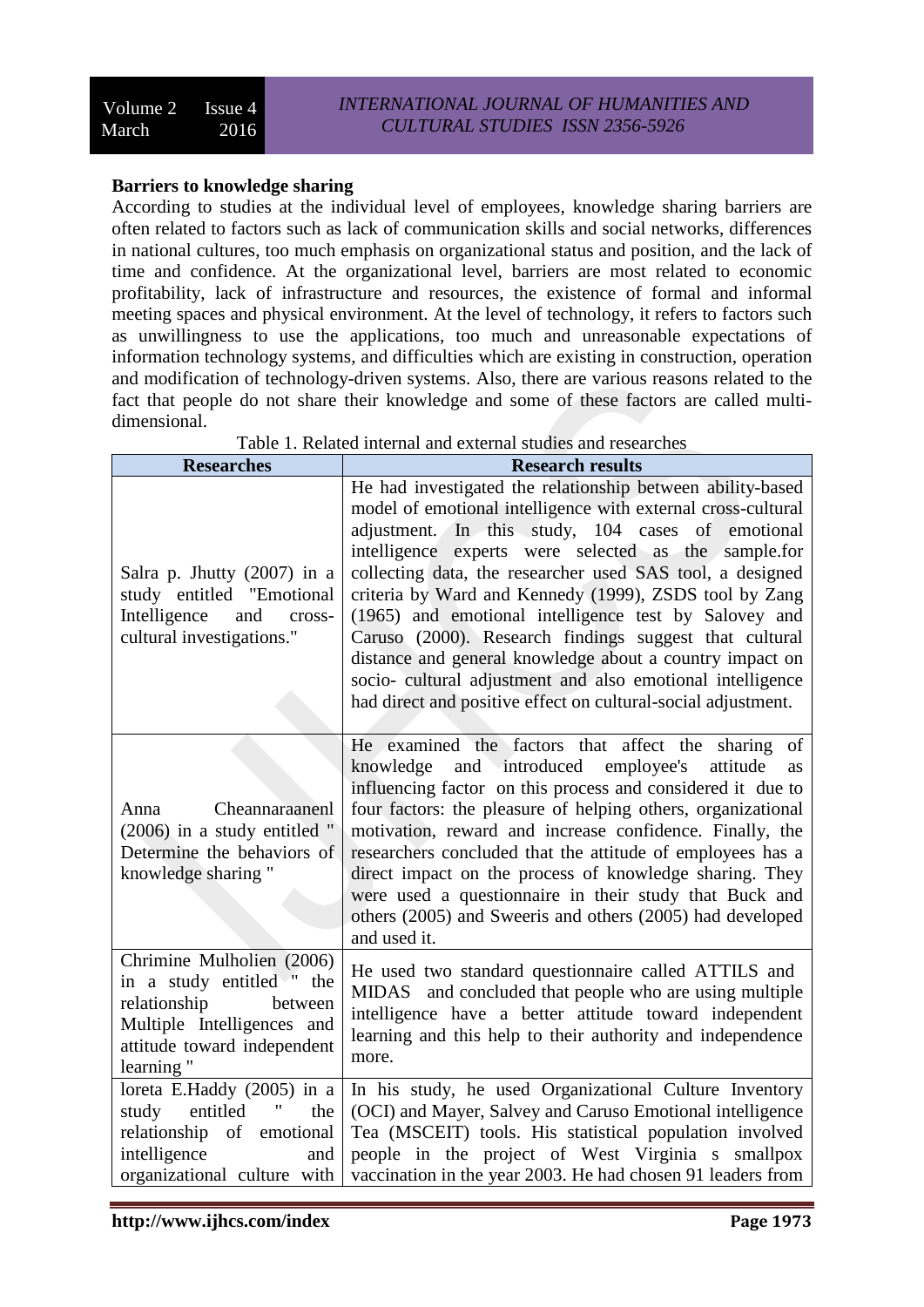| successful and unsuccessful                                                                                                                                                                | 50 Public Health Agency as the statistical sample. Finally,                                                                                                                                                                                                                                                                                                                                                                                                                                                                                     |
|--------------------------------------------------------------------------------------------------------------------------------------------------------------------------------------------|-------------------------------------------------------------------------------------------------------------------------------------------------------------------------------------------------------------------------------------------------------------------------------------------------------------------------------------------------------------------------------------------------------------------------------------------------------------------------------------------------------------------------------------------------|
| organizations"                                                                                                                                                                             | he concluded that there was not much difference in the                                                                                                                                                                                                                                                                                                                                                                                                                                                                                          |
|                                                                                                                                                                                            | emotional intelligence in the organizations and perhaps, it                                                                                                                                                                                                                                                                                                                                                                                                                                                                                     |
|                                                                                                                                                                                            | was an independent variable.                                                                                                                                                                                                                                                                                                                                                                                                                                                                                                                    |
| Chin-Loy $(2004)$ in a study<br>entitled " Assess the impact<br>of organizational culture on                                                                                               | In this study, he had provided a modulators model related to<br>the impact of organizational culture on the relationship of<br>KM and organizational benefits and concluded that there<br>was a positive relationship or internal correlations between<br>organizational cultures and organizational benefits and<br>organizational culture did not have a moderating effect on<br>the relationship between KM and organizational benefits.                                                                                                     |
| the success of KM"                                                                                                                                                                         | This researcher had used two tools of Organizational<br>Culture Assessment Instrument (OCAI) and Knowledge<br>Management Assessment Instrument (KMAI) for examining<br>relationships.                                                                                                                                                                                                                                                                                                                                                           |
| Sheron lawson (2004)<br>in a<br>entitled<br>study<br>Investigating<br>the<br>of<br>relationship<br>organizational culture<br>and<br>KM"                                                    | He used the Competing Values Framework of Quinn and<br>$(1983)$ for examining<br>Rohrbough<br>cultural profiles<br>differences of various organizations and the impact that they<br>had on any KM dimension. Finally, he concluded that<br>had a positive<br>culture<br>organizational<br>impact<br>on<br>implementing KM and the type of hierarchical culture<br>supporting from successful implementing of KM.                                                                                                                                |
| Hang Georg Groher (2000)<br>in a study entitled " Is<br>organizational culture has<br>impact<br>sharing<br>on<br>knowledge?"                                                               | R&D employees investigated a company with advanced<br>technology as their statistical population and<br>used<br>questionnaire and interview to examine a case study. They<br>were considered five factors of openness, reliability,<br>availability, use of communication channels and senior<br>management support from knowledge sharing and a system<br>related to knowledge sharing. Finally, the result showed that<br>there was a particular culture for knowledge sharing and all<br>these five factors influenced on knowledge sharing. |
| Johnson and Indyik (1999)<br>an article<br>entitled<br>1n<br>Organizational interests of<br>the<br>and<br>managers<br>employees<br>with<br>high<br>emotional intelligence"                 | The concluded that the managers and employees to improve<br>their own communications should improve five components<br>of their emotional intelligence such as self-awareness, self-<br>motivated motivation and social skills.                                                                                                                                                                                                                                                                                                                 |
| Miechele Lynn<br>Menges<br>(1999) in a study entitled "<br>Interactional justice as<br>$\mathbf a$<br>facilitator<br>of<br>emotional<br>intelligence<br>and<br>work-<br>related attitudes" | He measured the level of managers emotional intelligence,<br>commitment<br>justice,<br>iinteractional<br>and<br>employee<br>satisfaction<br>with using researcher questionnaire<br>and<br>concluded that these three attitudes related to the work had a<br>high correlation and there wasn't any relationship between<br>managers emotional intelligence and these attitudes.                                                                                                                                                                  |
| Asadi and others (2007) in a<br>"<br>entitled<br>The<br>study<br>relationship<br>between<br>emotional<br>intelligence,                                                                     | The conducted a research on Iran Khodro male employees<br>as their statistical population and 152 samples were chosen<br>with<br>systematic sampling method. Research tools were including                                                                                                                                                                                                                                                                                                                                                      |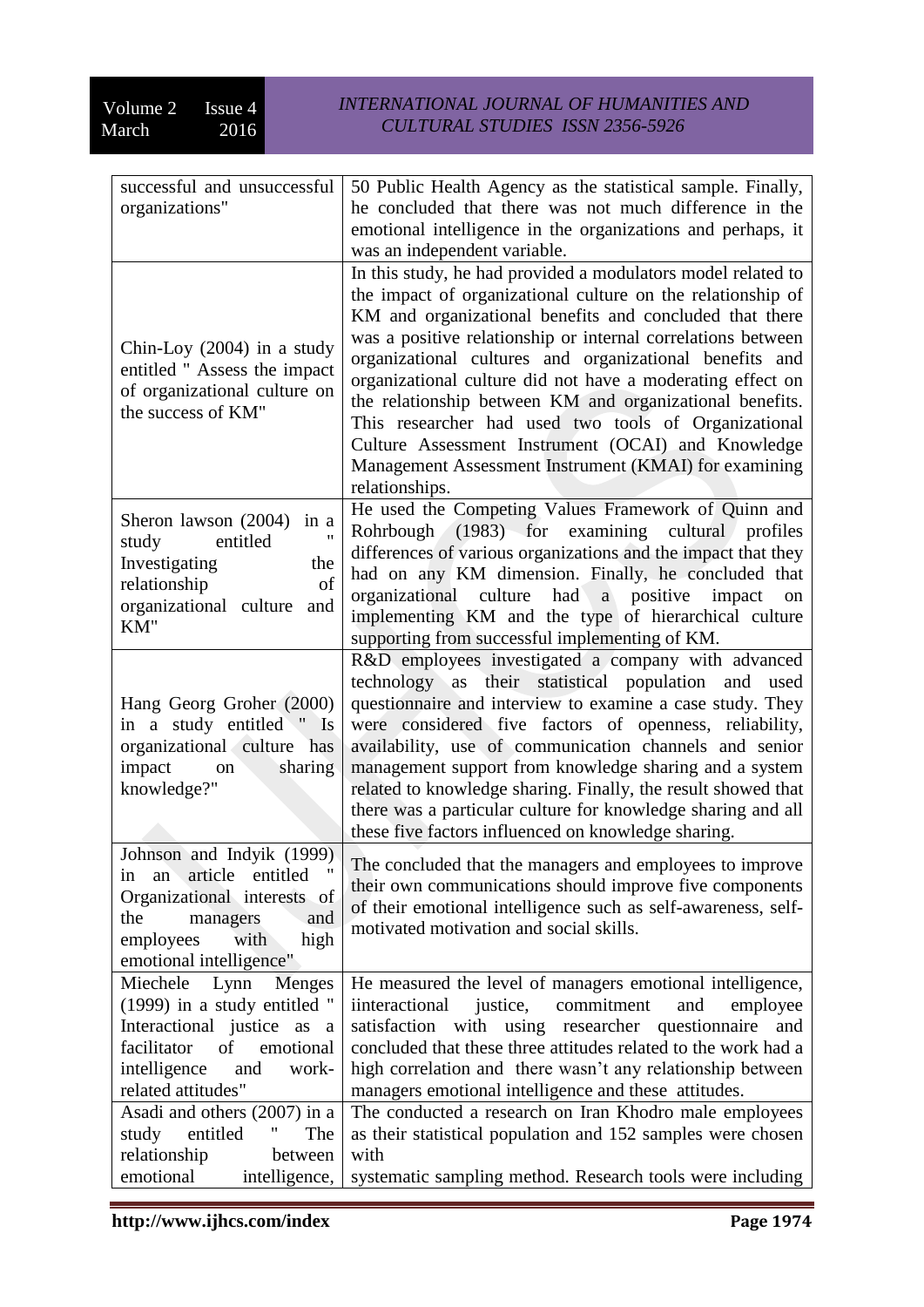| occupational burnout<br>and                             | emotional intelligence questionnaire, mental health (GHQ)         |
|---------------------------------------------------------|-------------------------------------------------------------------|
| employees mental health of                              | and job burnout. They concluded that emotional intelligence       |
| Iran Khodro Company"                                    | factor plays a decisive role in determining the changes and       |
|                                                         | dispersion job burnout variable. The found that, there is         |
|                                                         | positive relationship between emotional intelligence and          |
|                                                         | mental health.                                                    |
| Hosseini (2006) in a study                              | He chose 60 faculty members and 68 administrative                 |
| entitled " The relationship                             | employees to investigate the relationship between the two         |
| organizational<br>between                               | variables. The finding showed that there was a meaningful         |
| establish<br>culture<br>and                             | result between organizational culture and its components          |
| knowledge management at                                 | including management support, individual creativity and           |
| Tarbiat<br>Modares                                      | leadership style with the establishment of knowledge              |
| University"                                             | management at the University of Tarbiat Modarres.                 |
| Bagherzade<br>Golmakani                                 | He concluded that there was a positive correlation between        |
| (2005) in his Master's thesis                           | hhigh emotional intelligence and academic achievement,            |
| entitled " Investigate the                              | however there was not any relationship low emotional              |
| relationship<br>between                                 | intelligence and academic achievement as well as there is         |
| emotional intelligence and                              | negative meaningful relationship between emotional                |
| stress sources and its impact                           | intelligence and available resources. He used descriptive         |
| development<br>on the<br>- of                           | and inferential statistics for statistical data analysis and data |
| senior students in Tehran                               | Treatment Meta Mood Scale (TMMS) for collecting                   |
| universities"                                           | information.                                                      |
| TaherPour (2001) in his                                 | He concluded that there was a meaningful relationship             |
| Master's thesis entitled                                | between job satisfaction, organizational commitment, job          |
| Analysis and explanation of                             | involvement and organizational climate with examining 201         |
| job attitudes of managers,                              | people in society. In this study, job satisfaction by Job         |
| and<br>Faculty<br>employees                             | Index questionnaire (JDI), organizational<br>Descriptive          |
| of<br>Physical<br>members<br>Education universities and | commitment by Organizational Commitment Questionnaire             |
| relationship<br>their<br>with                           | (OCQ) and job involvement by Job Internet Questionnaire           |
| organizational climate"                                 | (JIQ) and organizational climate by (OC) were measured.           |
|                                                         | He designed and conducted an experiment to examine                |
|                                                         | emotional intelligence and cognitive fatigue on cognitive         |
|                                                         | problem solving. First, Treatment Meta Mood Scale                 |
| Khnaei (2004) in in his                                 | questionnaire were completed for 120 boy and girl students        |
| Master's thesis entitled                                | 8 groups of 15 individuals were replaced. The test was            |
| investigating the effects of                            | conducted on two stages of ccognitive fatigue and problem         |
| emotional intelligence<br>on                            | solving test for experimental group and the control group.        |
| cognitive<br>fatigue<br>and                             | The result showed that there was a difference between             |
| cognitive problem solving"                              | people performance with various emotional intelligence            |
|                                                         | level and in other words high emotional intelligence              |
|                                                         | indicated that problem solving performance was better.            |
| Hashemi Tari (1999) in a                                | He collected 143 teacher's view which were chosen based           |
| study entitled " Investigate                            | on classified sampling method with Organizational Climate         |
| the relationship between                                | Description Questionnaire Revision Secondary Schools              |
| effective<br>organizational                             | (OCDQ-RS) and then collected effective communications             |
| communication<br>and                                    | questionnaire. He concluded that there was a relationship         |
|                                                         |                                                                   |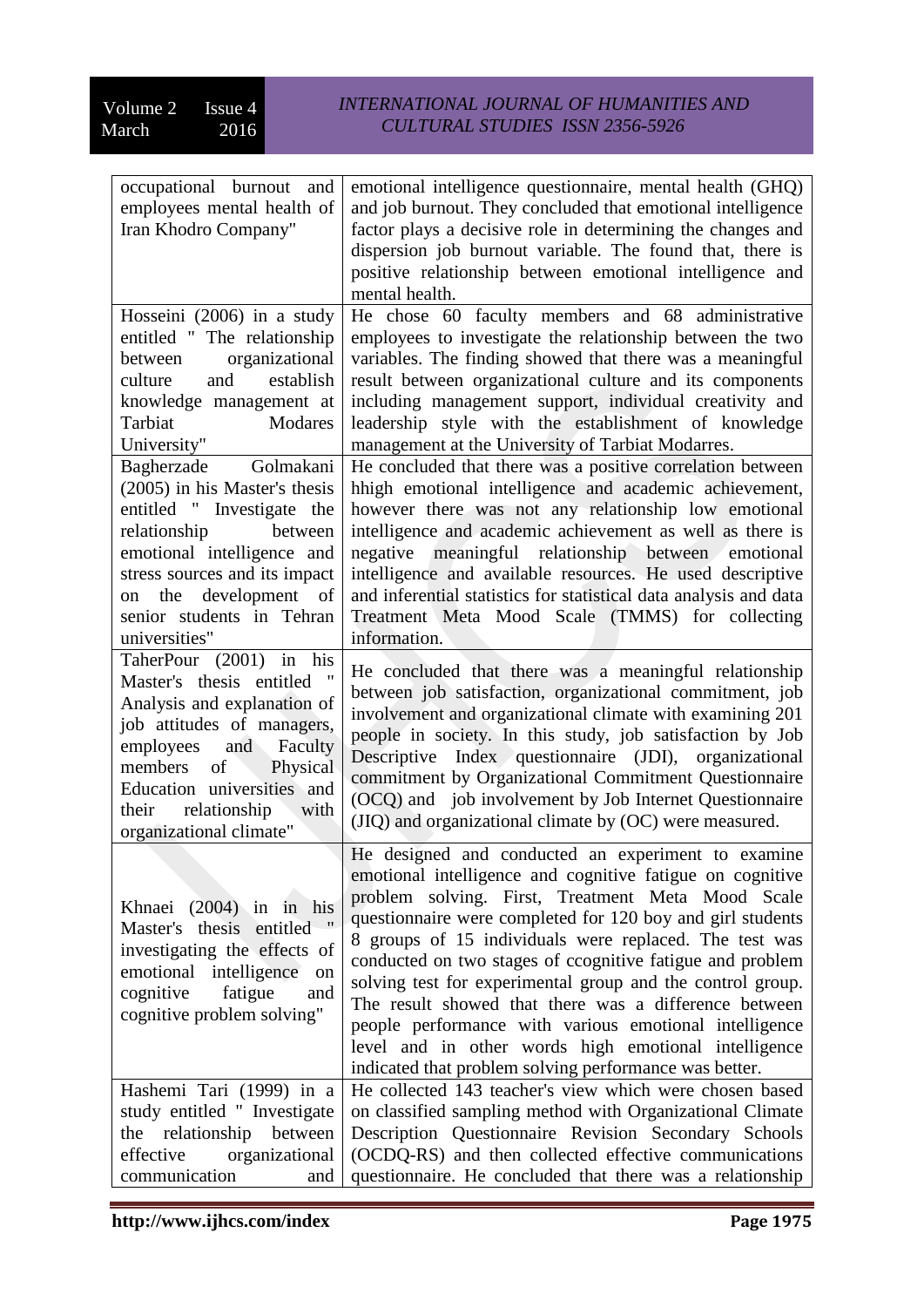|       | organizational climate of between effective communications and organizational                     |
|-------|---------------------------------------------------------------------------------------------------|
|       | $\frac{1}{2}$ girl's high school in Tehran   climate. Based on his findings, he reported that The |
|       | from teachers perspective In effectiveness of communication in schools with open                  |
|       | the academic year 1999- atmosphere was more than schools with closed atmosphere.                  |
| 2000" |                                                                                                   |

# **Hypotheses:**

# **The main hypothesis:**

There is a relationship between emotional intelligence of Islamic Azad University Branch Khorasgan employees with their attitude toward knowledge sharing

Sub- hypothesis

1. There is a relationship between self-awareness of Islamic Azad University Branch Khorasgan employees with their attitude toward knowledge sharing

2. There is a relationship between managing emotions of Islamic Azad University Branch Khorasgan employees with their attitude toward knowledge sharing

3. There is a relationship between self-motivation of Islamic Azad University Branch Khorasgan employees with their attitude toward knowledge sharing

4. There is a relationship between proper communications of Islamic Azad University Branch Khorasgan employees with their attitude toward knowledge sharing

5. There is a relationship between emotional orientations of Islamic Azad University Branch Khorasgan employees with their attitude toward knowledge sharing

## **Research method and the reason for its choice**

The present study is an applied research type due to its purpose because its expected results can be used for human resources management in organizations and companies and it is a descriptive-correlation method, because it follows an objective, real and regular description of incidents, events and various topics (Khalili Shorini, 2007).

# **The statistical population and sampling method**

The statistical population of this research includes 818 people of Islamic Azad University Branch Khorasgan employees.

However, a sample of statistical population is selected and evaluated as the available sampling, because collect information from all the statistical population is practically impossible (even if it is possible, but it is not possible in terms of time, cost and other requirements).

## **Sample size**

Given that the statistical population of this research includes 818 people of Islamic Azad University Branch Khorasgan employees; therefore, 260 samples is calculated according to the Cochran sampling formula, next 300 samples are selected randomly, then questionnaires are distributed due to the sample size and finally 264 returned questionnaires are analyzed.

## **The data collection tool**

The standard questionnaire designed by Hendry Weisinger (2000) in his book "Emotional Intelligence at Work" is used to assess the level of emotional intelligence and knowledge sharing questionnaire by Jakob and Ruth 2007 is used to collect data related to employee's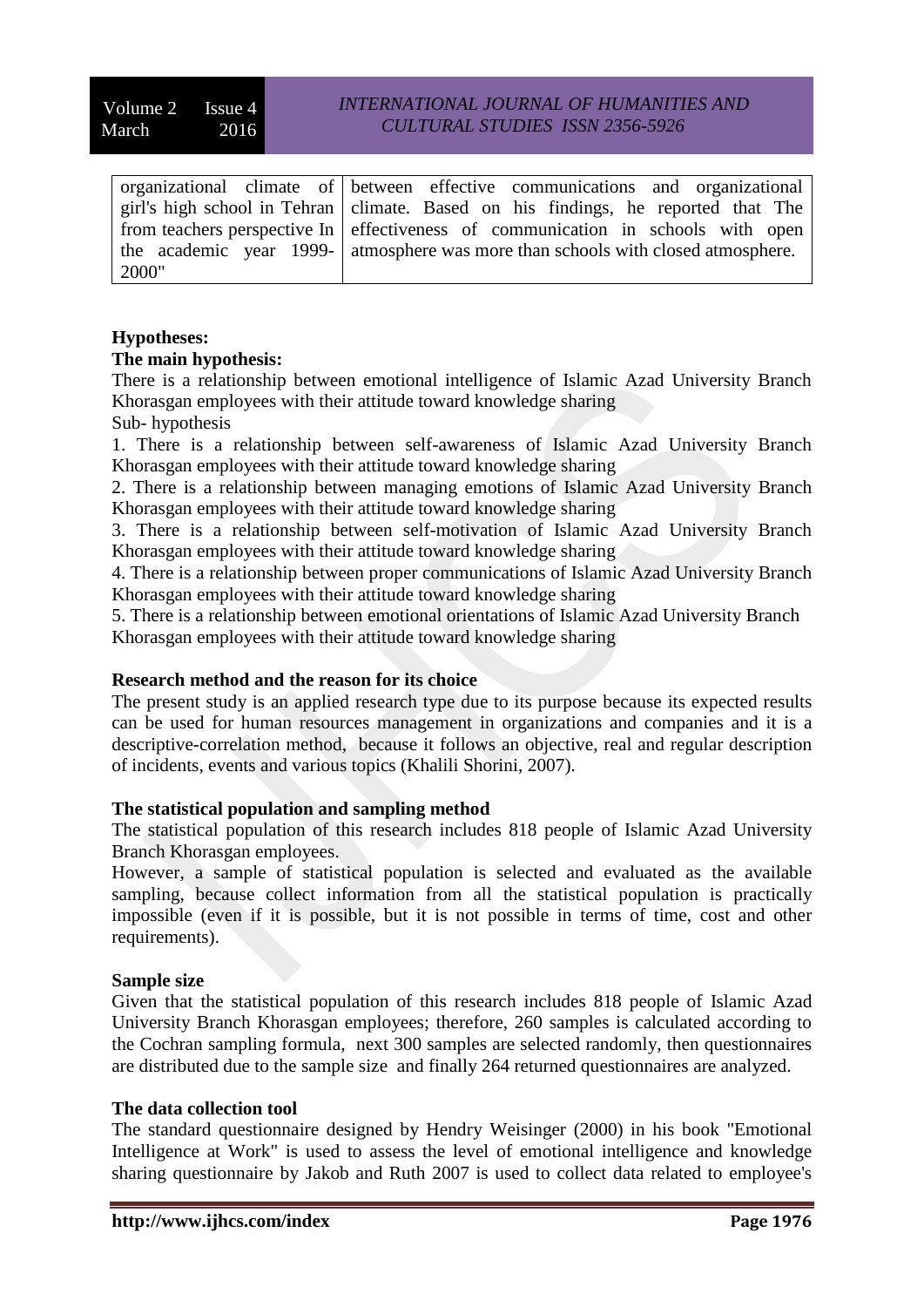attitude toward knowledge sharing. Research questionnaire is presented in two parts as Table 2 below.

| Parts                                                   | Variable                              | Related questions                              | Form of answers                                  | The source of<br>questionnaire<br>questions             |  |
|---------------------------------------------------------|---------------------------------------|------------------------------------------------|--------------------------------------------------|---------------------------------------------------------|--|
|                                                         | Self-awareness                        | $1-6-11-12-13-14-$<br>15-17-18-19-20-<br>21    | Multiple choice<br>(seven-point Likert<br>scale) | The standard                                            |  |
|                                                         | managing<br>emotions                  | $1 - 2 - 3 - 4 - 5 - 7 - 9$                    | Multiple choice<br>(seven-point Likert<br>scale) |                                                         |  |
| Part I:<br>Emotional<br>Intelligence                    | self-motivation                       | 22-23-24-25-26-<br>27-28                       | Multiple choice<br>(seven-point Likert<br>scale) | questionnaire<br>was designed<br>by Hendry<br>Weisinger |  |
|                                                         | proper<br>communications              | 16-29-30-31-32-<br>33-34-35-36-37-<br>38-42-43 | Multiple choice<br>(seven-point Likert<br>scale) | (2000)                                                  |  |
|                                                         | emotional<br>orientation              | 8-10-39-40-41-<br>44-45                        | Multiple choice<br>(seven-point Likert<br>scale) |                                                         |  |
| Part II:<br>Attitude<br>towards<br>knowledge<br>sharing | The purpose of<br>sharing             | $1 - 2 - 3 - 4 - 5$                            | Multiple choice<br>(Five-point Likert<br>scale)  |                                                         |  |
|                                                         | Sharing<br>opportunities              | $6 - 7 - 8$                                    | Multiple choice<br>(Five-point Likert<br>scale)  |                                                         |  |
|                                                         | Motivation<br>(result) of<br>sharing  | $9 - 10 - 11$                                  | Multiple choice<br>(Five-point Likert<br>scale)  | The standard<br>questionnaire                           |  |
|                                                         | Sharing stimulus                      | 12-13-14-15-16-<br>17                          | Multiple choice<br>(Five-point Likert<br>scale)  | was designed<br>by Jakob and<br>Ruth (2000)             |  |
|                                                         | <b>Sharing barriers</b><br>for person | 18-19-20                                       | Multiple choice<br>(Five-point Likert<br>scale)  |                                                         |  |
|                                                         | <b>Sharing barriers</b><br>for others | 21-22-23                                       | Multiple choice<br>(Five-point Likert<br>scale)  |                                                         |  |

# **The scale and spectrum of research measurement tool**

In the present study, measurement scale is ordinal scale. Spectrum used in this study is Likert Scale (total).

# **The validity and reliability of measurement tool**

Considering that standard questionnaire is used in this study; therefore the tool in this research has a proper validity and in fact its validity is obtained in a content way.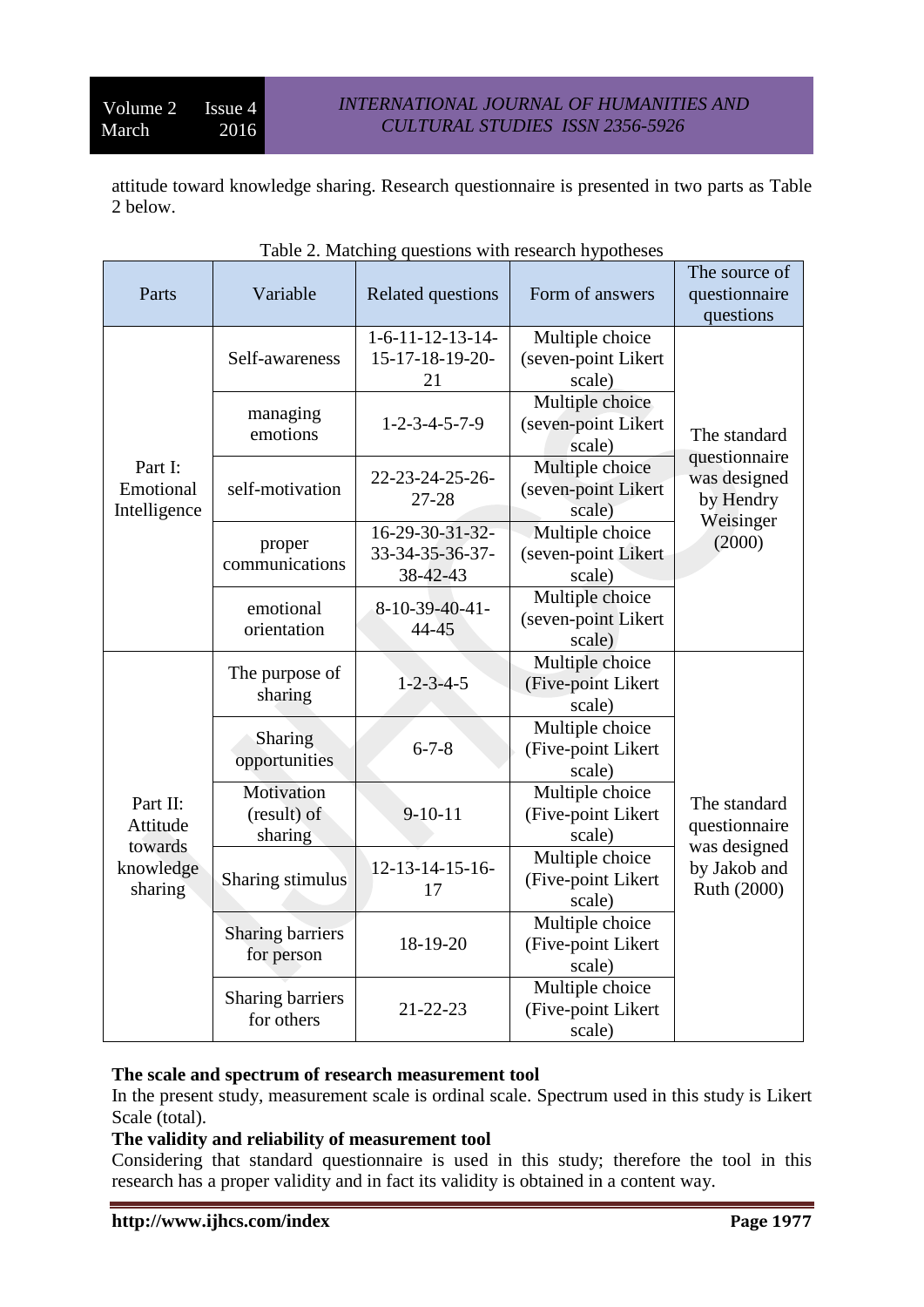# **Measurement reliability (reliability) measurement tool**

In this study, Cronbach's alpha reliability coefficient is used and with overall distribution of the questionnaires, the reliability of the questionnaire contained 45 questions is equal to 0.927 and the questionnaire contained 23 questions equal to 0.783. Considering that the minimum reliability coefficient for research questionnaires is 0.70, thus it can be seen that obtained Cronbach's alpha coefficient is higher and proper than this level.

# **Research implementation steps and data analysis method**

Pearson correlation coefficient is used to examine the relationship between research variables and path analysis techniques using a multiple regression equation includes dependent and independent variables is also used to test research hypotheses. Path analysis technique is based on a set of multiple regression analysis and the hypothesis of relationship between independent and dependent variables. This method stresses on innovative use of visual diagram, which is known as path diagram. The path diagram is used in order to visual expression of the relationship between the total variables used in the path analysis (Kalantari, 2003, 224). Calculations are done using SPSS statistical population.



Figure 2. Path of research model

# **Test research hypotheses**

Multiple regression equation includes dependent and independent variables is used to test research hypothesis and simultaneous effect of five variables of self-awareness, managing emotions, self-motivation, proper communication and emotional orientation is examined on employees attitude toward knowledge sharing.

Regression analysis results "component of emotional intelligence" as the independent variable on "attitude of Islamic Azad University Branch Khorasgan" as the dependent variable are shown in Table 3 below.

| Table 3. Regression analysis results of research model dependent and independent variables |
|--------------------------------------------------------------------------------------------|
|--------------------------------------------------------------------------------------------|

|  | Variable<br>B           | Non-standard<br>coefficients |       | <b>Standard</b><br>coefficient<br><b>Beta</b> | $T -$<br>statistics | Error<br>level | The result of<br>hypothesis<br>test |
|--|-------------------------|------------------------------|-------|-----------------------------------------------|---------------------|----------------|-------------------------------------|
|  |                         | Standard<br>errors           |       |                                               |                     |                |                                     |
|  | Constant<br>coefficient | 0.207                        | 0.959 |                                               | $-0.216$            | 0.829          |                                     |
|  | Self-awareness          | 0.147                        | 0.056 | 0.297                                         | 2.624               | 0.009          | Confirm                             |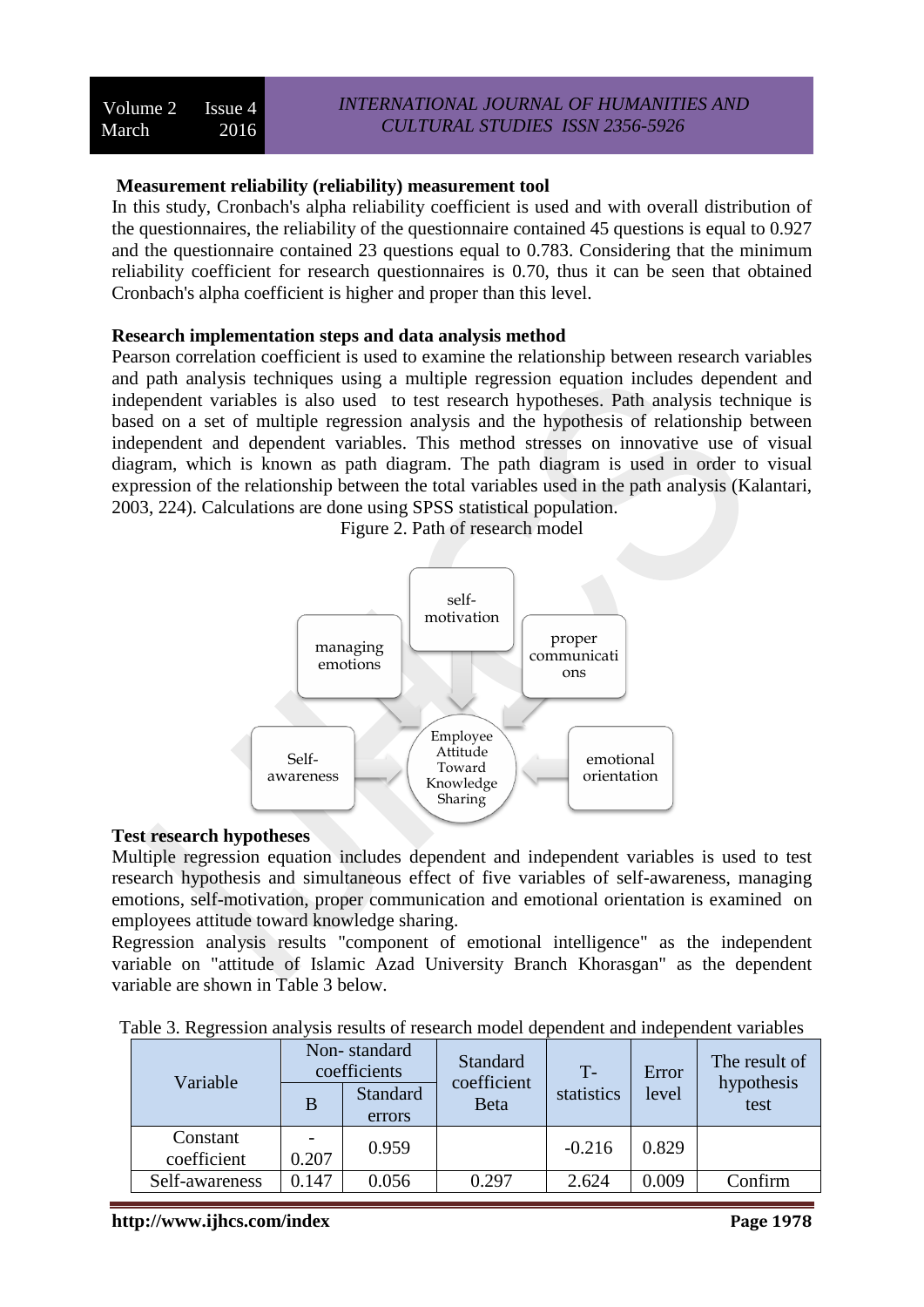# *INTERNATIONAL JOURNAL OF HUMANITIES AND CULTURAL STUDIES ISSN 2356-5926*

|                 |       |       |       |       |       | hypotheses 1 |
|-----------------|-------|-------|-------|-------|-------|--------------|
| managing        | 0.166 | 0.072 | 0.401 | 2.311 | 0.022 | Confirm      |
| emotions        |       |       |       |       |       | hypotheses 2 |
| self-motivation | 0.444 | 0.076 | 1.168 | 5.828 | 0.000 | Confirm      |
|                 |       |       |       |       |       | hypotheses 3 |
| proper          |       |       |       |       | 0.000 | Confirm      |
| communications  | 0.354 | 0.063 | 0.905 | 5.615 |       | hypotheses 4 |
| Emotional       |       |       |       |       | 0.803 | Confirm      |
| orientation     | 0.017 | 0.066 | 0.023 | 0.250 |       | hypotheses 5 |

 $F=20.478$ , P=0.000, R<sup>2</sup>= 0.284, D.W=1.952

## **Conclusions**

In the present study, the relationship between emotional intelligence and attitudes of Islamic Azad University Branch Khorasgan employees toward knowledge sharing was examined. The relationship between each of these components and the attitude towards knowledge sharing due to the five components of emotional intelligence were investigated that data analysis results are as below:

**Hypothesis 1:** There is a relationship between self-awareness of Islamic Azad University Branch Khorasgan employees with their attitude toward knowledge sharing.

The first hypothesis is confirmed due to the results of multiple regression analysis, standardized coefficients of self-awareness variable on their attitude toward knowledge sharing and calculated t-statistics. Therefore, it can be concluded that there is a relationship between self-awareness of Islamic Azad University Branch Khorasgan employees with their attitude toward knowledge sharing. According to Goleman theory, self-awareness is including emotional self-awareness, correct self- assessment and self-confidence; therefore, it can be concluded that each of these cases is effective on knowledge sharing and the level of knowledge sharing between employees are increased by increasing the level of each cases.

**Hypothesis 2:** There is a relationship between managing emotions of Islamic Azad University Branch Khorasgan employees with their attitude toward knowledge sharing .

The second hypothesis is confirmed due to the results of multiple regression analysis, standardized coefficients of self-awareness variable on their attitude toward knowledge sharing and calculated t-statistics. Therefore, it can be concluded that there is a relationship between managing emotions of Islamic Azad University Branch Khorasgan employees with their attitude toward knowledge sharing. So when people are able to understand their emotions and use them to change the position to their benefits and organization goals, knowledge sharing between them increases.

**Hypothesis 3:** There is a relationship between self-motivation of Islamic Azad University Branch Khorasgan employees with their attitude toward knowledge sharing.

The third hypothesis is confirmed due to the results of multiple regression analysis, standardized coefficients of self-awareness variable on their attitude toward knowledge sharing and calculated t-statistics. Therefore, it can be concluded that there is a relationship between self-motivation of Islamic Azad University Branch Khorasgan employees with their attitude toward knowledge sharing. Therefore, the importance of self-motivation could be realized due to this fact that self-motivation employee needs less management and suffer from less decline and act more effective and creative. According to the motivation source of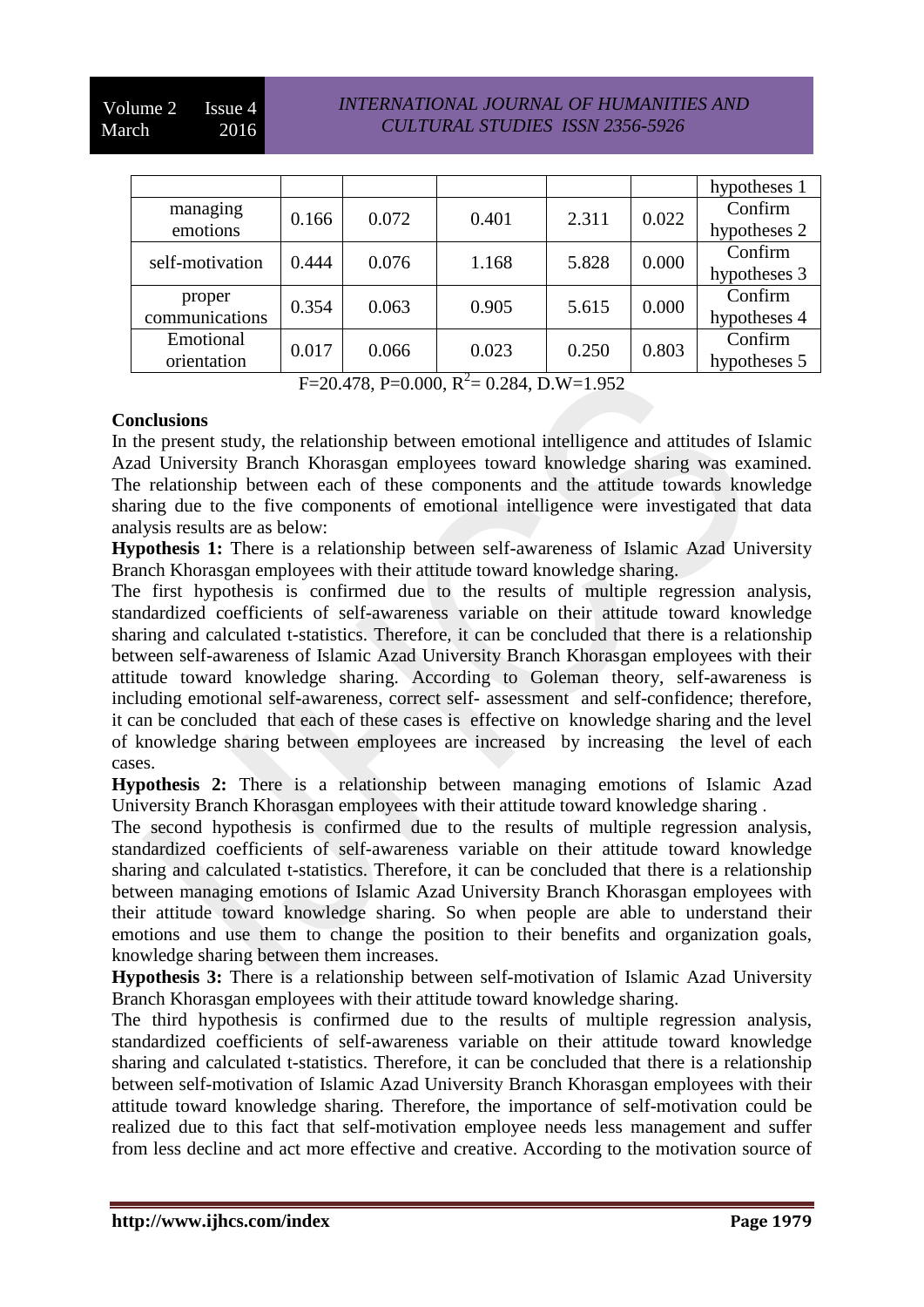Weisinger, the level of knowledge sharing is increased with increasing person motivation, appropriate work team and friends and reliable and emotional work environment.

**Hypothesis 4:** There is a relationship between proper communications of Islamic Azad University Branch Khorasgan employees with their attitude toward knowledge sharing.

The forth hypothesis is confirmed due to the results of multiple regression analysis, standardized coefficients of self-awareness variable on their attitude toward knowledge sharing and calculated t-statistics. Therefore, it can be concluded that there is a relationship between proper communications of Islamic Azad University Branch Khorasgan employees with their attitude toward knowledge sharing. Therefore, considering Weisinger view that self –disclosure, courage, effective dialogue, criticism and team communications are the necessary skills for proper communications, it can be concluded that knowledge sharing is increased with increasing each of these cases. Thus, it can be concluded that knowledge sharing is increased when people can clearly express what they feel and have in mind and persist on their own views, ideas and opinion, while they are respect to others views and also listen to the words that others say decisively and could share comments and their feelings about the ideas and others actions effectively and establish effective communication in a group situation,.

**Hypothesis 5:** There is a relationship between emotional orientations of Islamic Azad University Branch Khorasgan employees with their attitude toward knowledge sharing.

The fifth hypothesis is confirmed due to the results of multiple regression analysis, standardized coefficients of self-awareness variable on their attitude toward knowledge sharing and calculated t-statistics. The opposite hypothesis that there is an impact between emotional orientations of Islamic Azad University Branch Khorasgan employees with their attitude toward knowledge sharing is not supported. Therefore, it can be concluded that this hypothesis is rejected. It means that there isn't any relationship between emotional orientations of Islamic Azad University Branch Khorasgan employees with their attitude toward knowledge sharing. The purposes of emotional orientation from Weisinger view is that people involved in communication should be synchronized and communicated completely. According to the results of hypothesis tests, it can be conclude that full Coordination and synchronization of Islamic Azad University Branch Khorasgan employees has not any impact on knowledge sharing between them.

Therefore generally, we conclude that there is a relationship between self-awareness, managing emotions, self-motivation and proper communication in employees of Azad University Branch Khorasgan with their attitude toward knowledge sharing; however, there is not any relationship between emotional orientations to the employee's emotions of Azad University Branch Khorasgan with their attitude toward knowledge sharing.

## **Suggestions**

# **Suggestions based on the results of the study**

Further research is necessary to measure people emotional intelligence and applying it in order to establish knowledge sharing processes and as a result implement KM processes in the organization.

Therefore, some suggestions for improving emotional intelligence and thus facilitate the process of implementing KM is provided below:

1. Taking into account all dimensions of emotional intelligence and upgrade them in parallel to each other

2. Implement programs to promote people emotional intelligence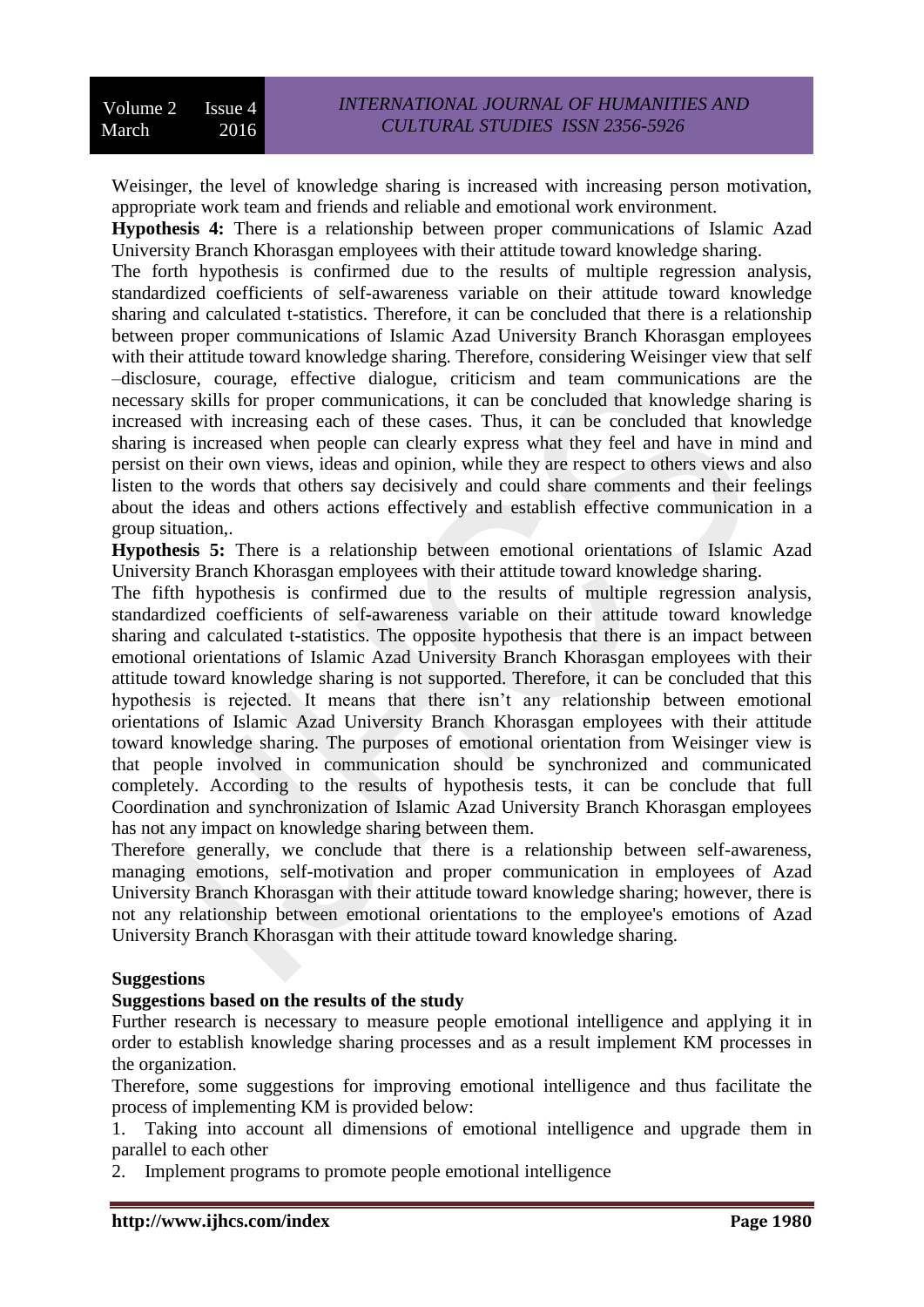3. Introducing emotional intelligence and its importance to employees and managers of organization

4. Helping individuals to improve their emotional self-awareness, correct self- assessment, self-confidence in them

5. Helping individuals to improve their ability to handle their emotions, to create the conditions that people can understand their emotions and use them along change the position to their benefits and organization goals

- 6. Establish conditions for facilitate and create employee's self-motivation
- 7. Improve the quality and quantity of people's communications
- 8. Introduction and promotion people emotional orientation ability
- 9. Create an environment free of fear among employees and managers
- 10. Implementing KM process in organization
- 11. Establish support encourage systems for knowledge sharing process

#### **Research limitations**

As previously mentioned in this study, the relationship between emotional intelligence and knowledge sharing had been investigated. An issue which should be addressed here is that people's behavior toward sharing knowledge is not only influenced by emotional intelligence and there are other factors that affect these behaviors and can be considered and investigated to improve people attitudes toward knowledge sharing. The findings of this study are limited to this research only. Although, the human dimension is considered in this study, however for generalization of results as a whole, more extensive research should be done. In addition, it should be noted that this research was just conducted at the University of Khorasgan (Isfahan), so similar studies should be done in other organizations and provinces before making any generalization of the findings.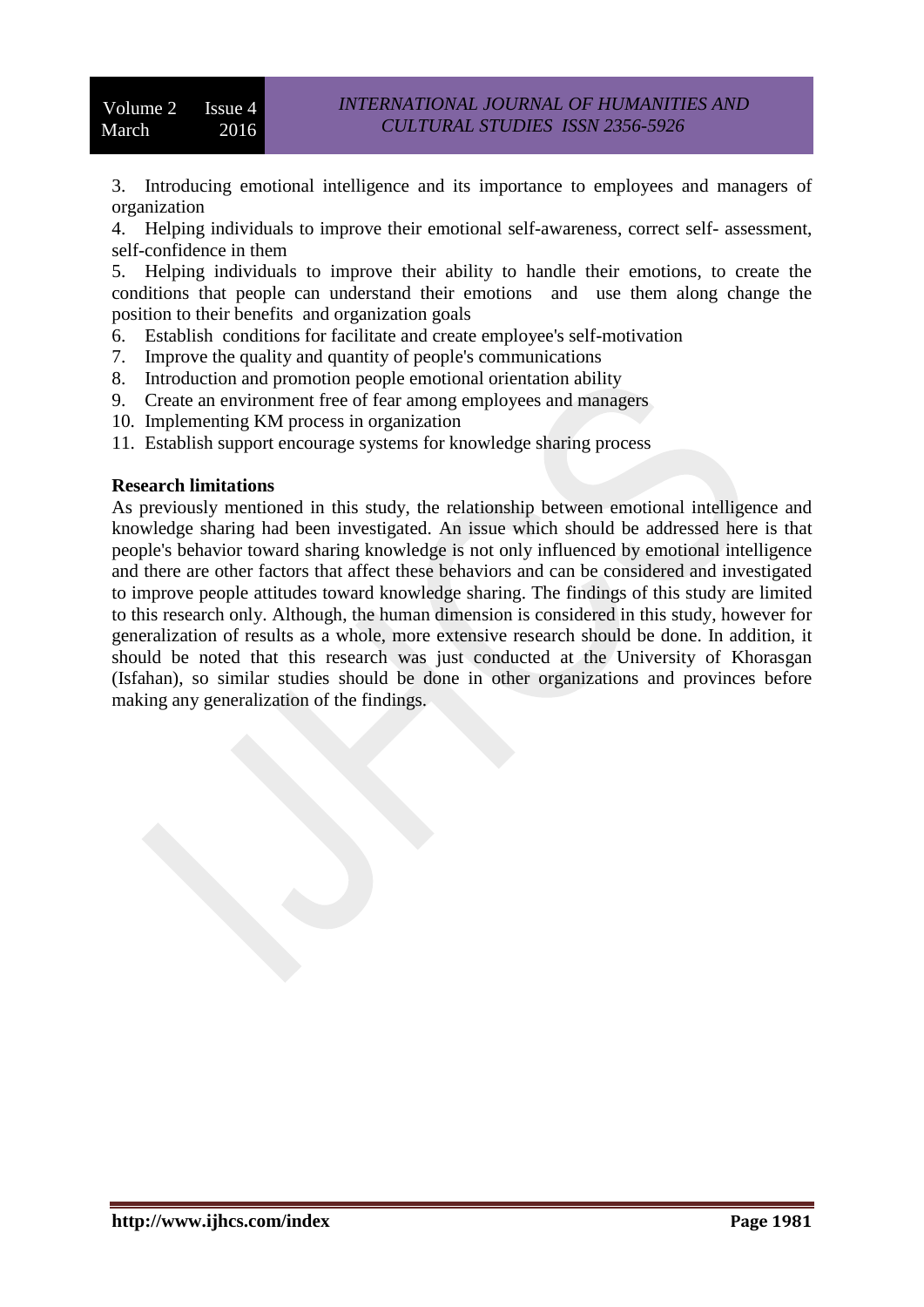# **References**

Al-Alavi, M .and Leidner, D.E. (2001),"Review: Knowledge management and knowledge management systems: conceptual foundations and research issues", MIS Quarterly, Vol.25 No. 1, pp.107-32.

Bar-on, R.A. (2000). Emotional and Social intelligence: Insights from the Emotional Quotient Inventory (EQ-i). In R. Bar-on and J. D. A. Parker, (Eds.), Handbook of emotional intelligence. San Francisco: Jossey-Gass.

Davenport, T.H., and Prusak**,** L. (1998). **"** Working knowledge: How organizations manage what they know." Boston: Harvard Business School Press, pp. 1-14.

Ekrami, Y. (2001), "Do you know what is emotional intelligence, emotional intelligence or interest?", Tehran, publication success, No.38, pp. 26-29.

Gage, M.N.L., Berliner, D. (1992), Educational Psychology, Houghton Mifflin Boston, MA, pp. 25-6.

Kalantari, Kh. (2003), processing and analysis of data on socio-economic research, publication Sharif printing.

Khalili Shavarini, S. (2007) Research methods in social science and cultural subjects, Tehran: the first edition of Winter.

Koenig, M. (2002). The third stage of KM emerges. KM World, 11(3).

Koulopoulos, T.M. and Frappaolo, C. (2000). Smart Things To Know about — Knowledge Management.(C. P. Limited, Ed.) Oxford U. K.

Lievrouw, L.A. and Finn, T.A. (1990). Identifying the common dimensions of communication: The communication systems model**.** In B. Reuben and L, A. Lievrouw (Eds.), Mediation, information, and communication - information and behavior, New Brunswick. NJ: Transaction Publishers, pp 37-65.

Mayer, J.D.; Caruso, D.R. and Salovey, P. (1999). ''Emotional Intelligence meets traditional standards for an intelligence". Emotional Intelligence. 27, pp. 27-98.

Mlies. L.; Keenan, M. and Kaivo-Oja. J. (2008). Handbook of knowledge society foresight (prepared for the European Foundation for the Improvement of Living and Working Conditions.

Nonaka, L. (1991). The knowledge creating company Harvard business Review, 69(6), 96- 104.

O'Dell, C.; Grayson, J. and Jackson, C. (1998) Only We Knew what We Know: The Transfer of Internal Knowledge and Best Practice,  $1<sup>st</sup>$  ed, , The lave Press, New York, NY,

Polanyi, M. (1974). Personal knowledge: Toward a post- critical philosophy. Chicago: the University of Chicago Press.

Sena, J. and Shani, A. (1999). Intellectual capital and knowledge creation: Towards an alternative framework. In J. Liebowitz (Ed.). Knowledge management handbook (pp. 8-1-8- 16). New York: CRC Press.

Smith, A. and Rupp, W. (2002). "Communication and Loyalty among knowledge workers:a resource of the firm theory view." journal of knowledge management, 6, 250-260.